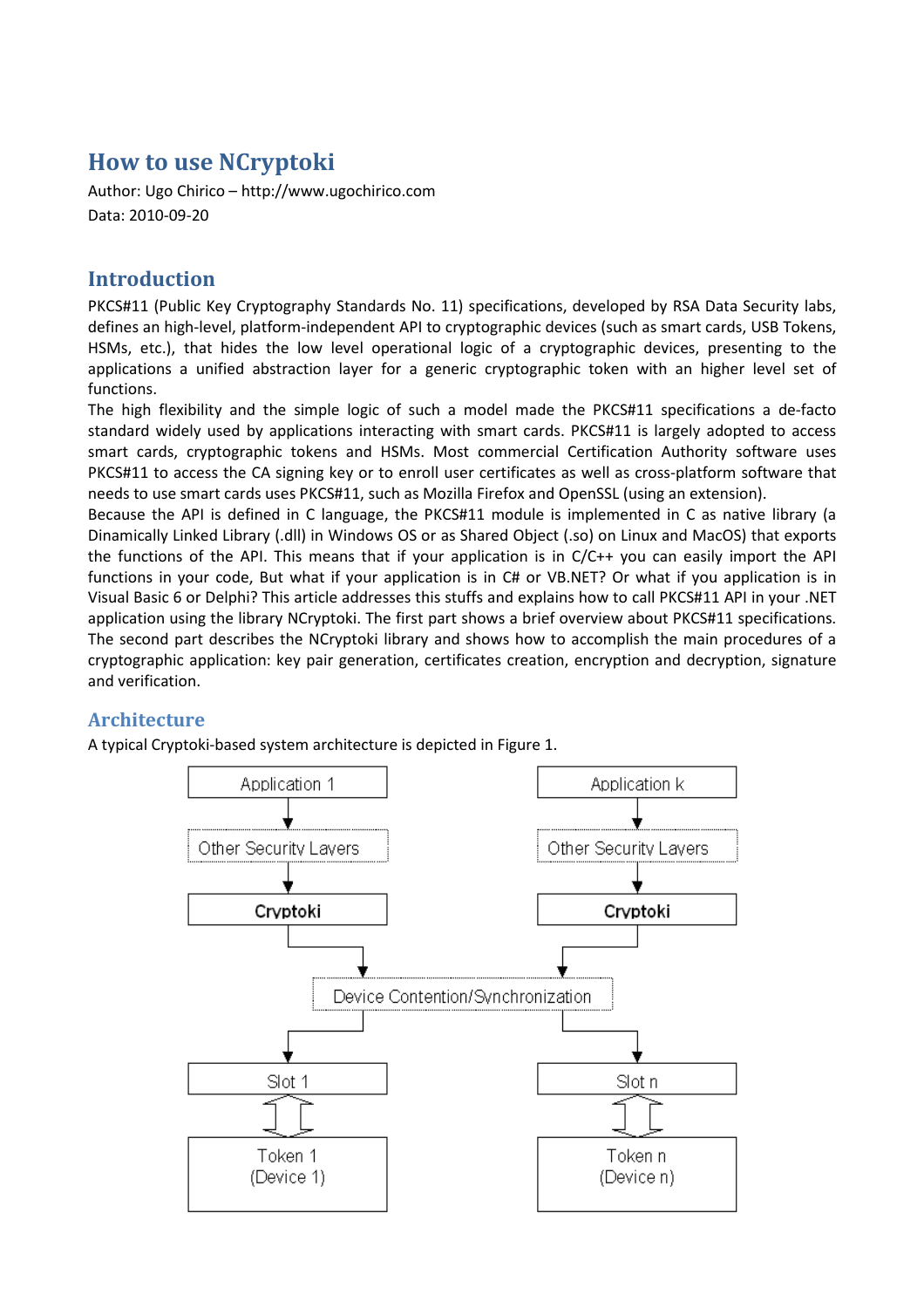#### **Figure 1**

The cryptographic device (aka *token*) is connected to the system via a *slot*. Typically, a slot corresponds to a smart card reader or a specific card terminal. However, because *Cryptoki* offers a purely logical view of the system it could happens that different slots point to the same physical reader device or, viceversa, a single slot could have more than one device.

## **The logical structure of a Token**

A specific Cryptoki implementation maps the token's physical structure, typically composed by memory zones in which data, cryptographic keys and their digital certificates are stored, into a logical structure that adheres to the hierarchical model shown in Figure 2.



#### **Figure 2**

The specifications define three main object classes:

- *Data* objects host generic data which semantics is defined by the application who created them;
- *Certificate* objects store digital certificates;
- Key objects contain a public, private or secret cryptographic key.

Cryptoki's objects are classified depending on their visibility in *public objects* (i.e. accessible by all applications), and *private objects* (visible only after granting access permissions typically performed via PINverification as described later), and on their persistency in: *token objects* which persist when the token is plugged-out from the slot and in *session objects* which don't persist.

For each class of objects the specifications define a set of attributes (as described later) characterizing all instances of the class, which, are inherited by derived classes, similarly to an object-oriented model (for example, the Private Key class inherits all attributes from the Key class etc.).

## **The API**

PKCS#11 specifications define an API named *Cryptoki* (CRYPtographic TOKen Interface) that implements an API to an abstract model of a cryptographic device, such as a microprocessor-based smart card, a USB cryptographic token or an HSM. The API follows a simple object-based approach, addressing the goals of technology independence (*any kind of device*) and resource sharing (*multiple applications accessing multiple devices*), presenting to applications a common, logical view of the device called a *cryptographic token*. The API defines the most commonly used cryptographic object types (RSA keys, X.509 Certificates, DES/Triple DES keys, etc.) and all the functions needed to use, create/generate, modify and delete those objects:

The addendum A shows the set of the function supplied by Cryptoki API.

The programming language used to define the functions and data types is ANSI C. Along with specifications, RSA Data Security published three C header files (pkcs11.h, pkcs11t.h and pkcs11f.h, available at this page: http://www.rsa.com/rsalabs/node.asp?id=2133) that define function prototypes, Cryptoki-specific data types and a set of macros to manage objects classes and their attributes.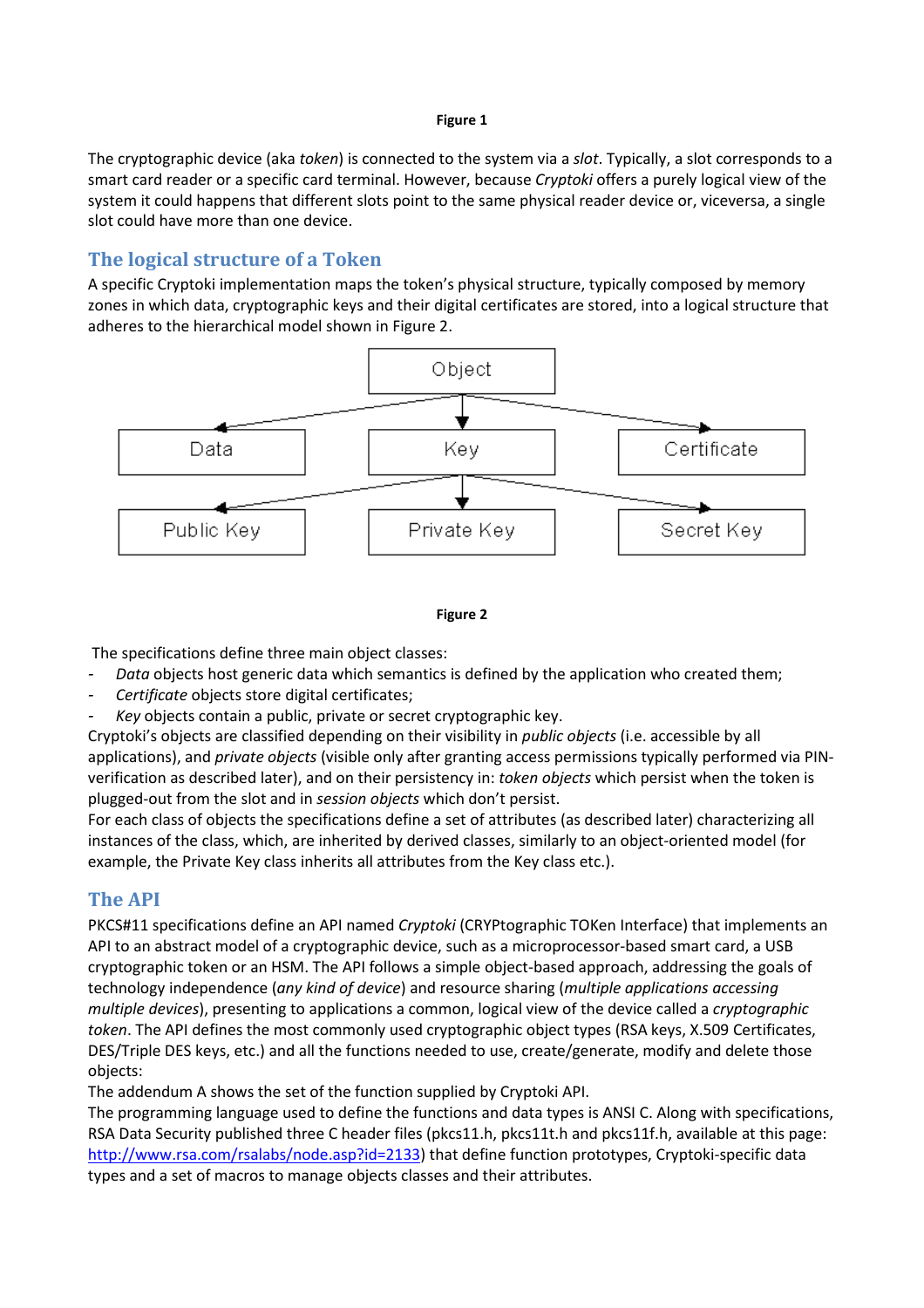## **Using the Cryptoki API in a .NET application**

As we said above, the API is defined in C language and the PKCS#11 modules are implemented in C as native unmanaged libraries. In order to use it in a .NET application we have no chance to avoid from using platform invoke services (*P-Invoke*), supplied by the .NET framework, to import the unmanaged functions of the native API in our C# and/or VB.NET managed code. But importing such functions from an unmanaged dll, expecially from a highly complex PKCS#11 dll, requires very advanced skills in C/C++ and .NET and compels a lot of tedious work to write the declaration of the prototypes related to the functions using the P-Invoke rules and to deal with the marshalling of custom parameters.

NCryptoki library allows to avoid from dealing with P-Invoke declarations and unmanaged code saving a lot of tedious work.

## **NCryptoki**

NCryptoki is a library for .NET framework that implements the PKCS#11 specifications and supplies an API for C#, VB.NET, Visual Basic 6, Delphi and other COM interop languages for integrating a PKCS#11 compliant token in any application. It is available as shareware version with full functionalities from the following url: http://www.ncryptoki.com .

NCryptoki maps the cryptoki's functions defined in PKCS#11 specification in a set of high level classes usable in C#, VB.NET and propose a programming paradigm that allows to integrate your PKCS#11 compliant token in your applications easily with a few lines of code.

NCryptoki supplies also a *COM interface* that allows to use the supplied classes in any language that supports COM interop like Visual Basic 6, Delphi etc.

The main features are:

- Compliant with PKCS#11 2.20 specifications
- Compliant with any PKCS#11 token
- 32 or 64 bit platform
- .NET Framework 2.0, 3.5 and 4.0

The programming paradigm is almost similar to the one in C language described in PKCS#11 specifications: the PKCS#11 C functions are mapped into a set of .NET classes that follows the same classification described above. Figure 3 shows the class hierarchy of NCryptoki.

*Cryptoki* is the main class that allows to use the library, the classes *Slot* and *Token* enclose the slot-handling and token-handling functions, while the class *CryptokiObject* encapsulates the object-handling functions as well as the definitions related to objects' classes and their attributes. The class *Session* includes the *OpenSession* and *CloseSession* functions, the functions related to login and logout, the search functions to search for PKCS#11 objects and, finally, the cryptographic and hashing functions and the other functions defined in the PKCS#11 specifications. The complete API documentation is available here: http://www.ncryptoki.com/documentation.aspx.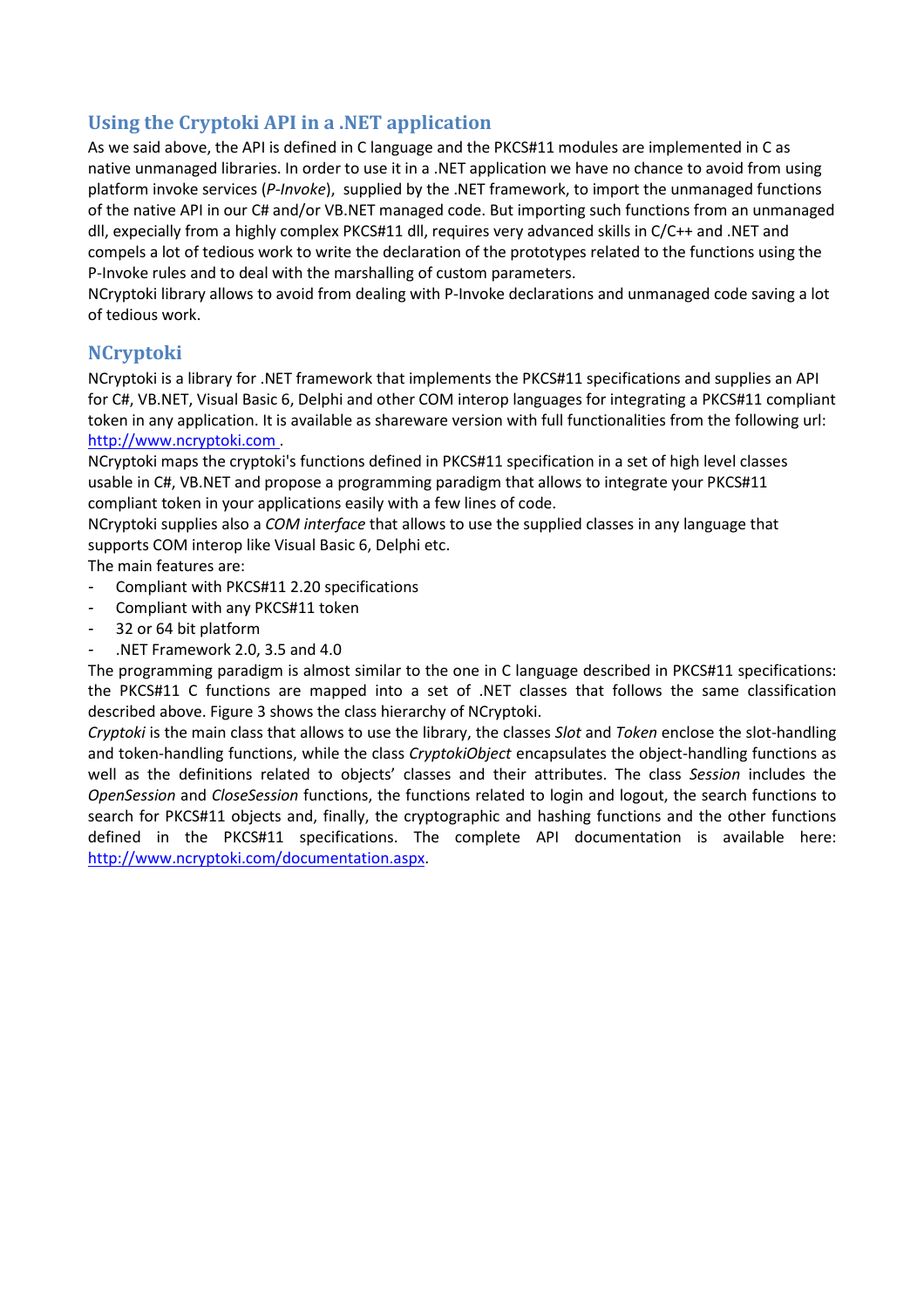



### **A simple program**

Let's analyze a simple program to see hot to use NCryptoki. The attached Visual Studio project shows the typical PKCS#11 procedures: initializing the library, searching for some object, generating a key pair, adding a certificates, encrypting some text and so on.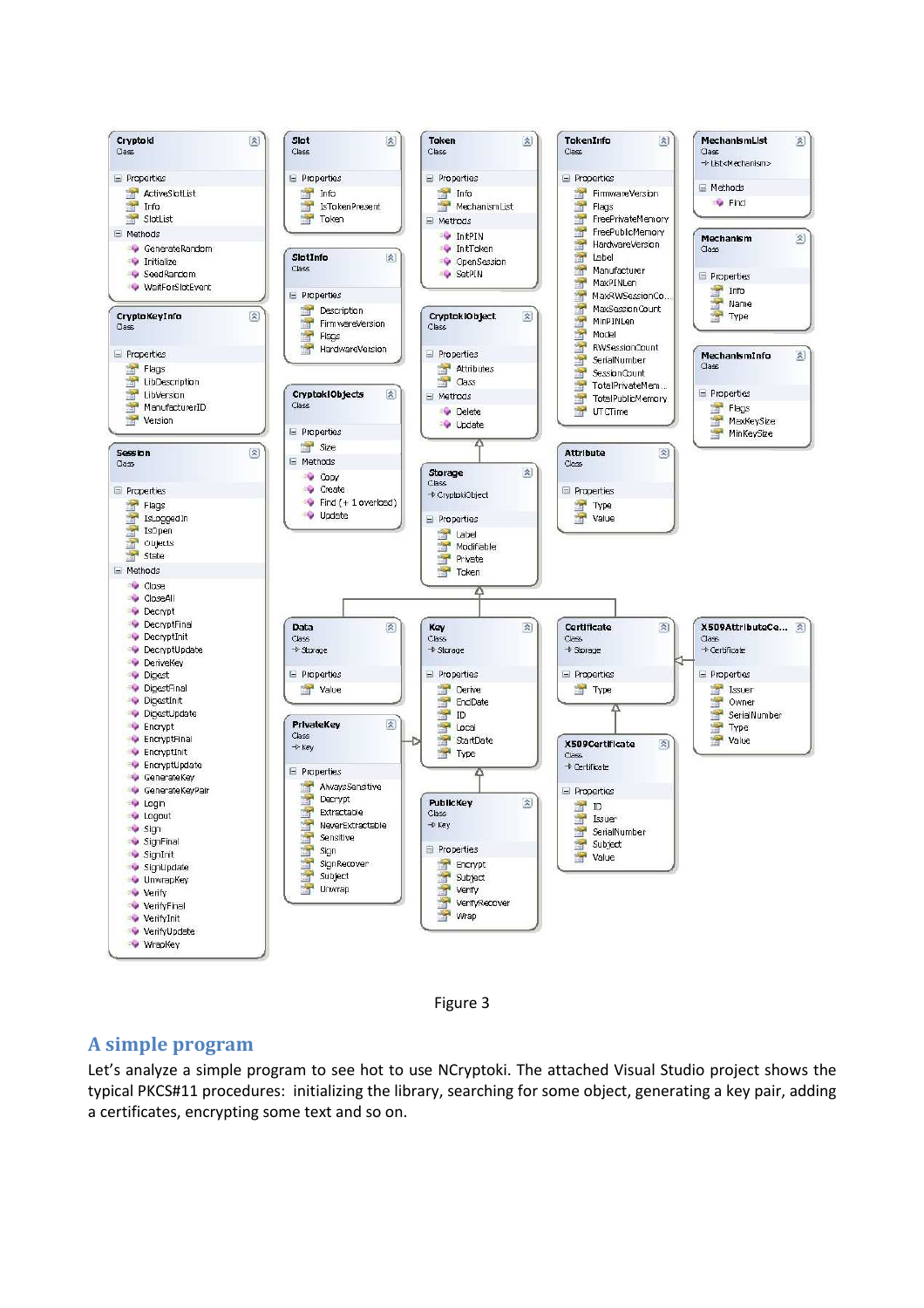#### **Instantiate and Initialize a Cryptoki object**

Cryptoki constructor takes the path to the native PKCS#11 library. This lines of code create a Cryptoki object and attach it to the PKCS#11 native library *smaoscki.dll*, then initialize the library by calling *Initialize* method:

```
Cryptoki cryptoki = new Cryptoki("smaoscki.dll"); 
int nRet = cryptoki.Initialize(); 
if (nRet != 0){ 
     error(nRet); 
}
```
#### **Read available slots:**

The property *Slots* contains the available slots:

```
SlotList slots = cryptoki.Slots; 
if (slots.Count == 0) 
     throw new Exception("No slots available");
```
#### **Open a session**

To open a session with a toke we have to check if the slots contains a token checking the property *Slot.IsTokenInserted*. If so we get a *Token* object from the slot and open a session with the method *token.OpenSession*:

```
Slot slot = slost[0];
if(!slot.IsTokenInserted) 
{ 
     Console.WriteLine("No token found in the slot: " + slot.Info.Description); 
     return; 
} 
Token token = slot.Token; 
// Prints all information relating to the token 
TokenInfo tinfo = token.Info; 
Console.WriteLine(tinfo.Label); 
Console.WriteLine(tinfo.ManufacturerID); 
Console.WriteLine(tinfo.Model); 
Console.WriteLine(tinfo.SerialNumber); 
Console.WriteLine(tinfo.HardwareVersion); 
// Opens a read/write serial session 
Session session = 
     token.OpenSession (Session.CKF_SERIAL_SESSION | Session.CKF_RW_SESSION, null, null);
```
#### **Login**

To login to a session we use *Session.Login* method that takes as parameters the type of user: USER (simple user) or SO (Security Officer) and the PIN:

```
int nRes = session.Login((int)Session.CKU_USER, "12345678"); 
if (nRes != 0){ 
     Console.WriteLine("Wrong PIN"); 
     return; 
} 
Console.WriteLine("Logged in:" + session.IsLoggedIn);
```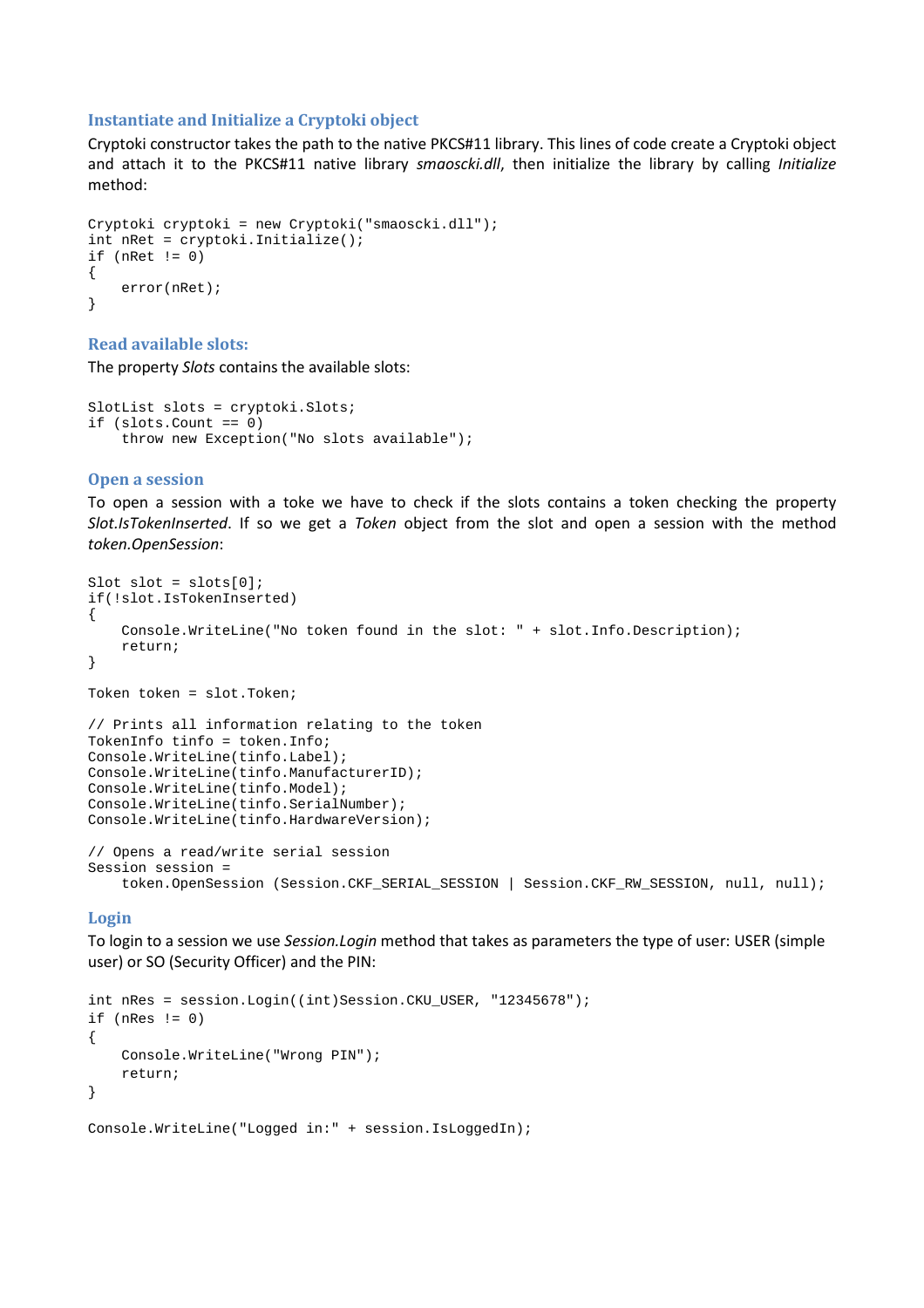#### **Search for some objects**

In order to search for some object we have to specify the template of the object we want to search for. Such a template is a sort of filter that allows to get only the objects that match the values in the template. The following piece of code searches for RSA private keys having the label equals to "MyRSAKey":

```
// Sets the template with its attributes 
CryptokiCollection template = new CryptokiCollection(); 
template.Add(new ObjectAttribute(ObjectAttribute.CKA_CLASS, 
CryptokiObject.CKO_PRIVATE_KEY)); 
template.Add(new ObjectAttribute(ObjectAttribute.CKA_KEY_TYPE, Key.CKK_RSA));
template.Add(new ObjectAttribute(ObjectAttribute.CKA_LABEL, " MyRSAKey ")); 
// Launchs the search with the template just created 
CryptokiCollection objects = session.Objects.Find(template, 10); 
// If the private keys is found continue 
if (objects.Count > 0) 
{ 
     foreach (Object obj in objects) 
     { 
          Console.WriteLine(((PrivateKey)obj).Label); 
     } 
     //Gets the first object found 
     RSAPrivateKey privateKey; 
     privateKey = (RSAPrivateKey)objects[objects.Count - 1]; 
     Console.WriteLine(privateKey.Label); 
}
```
#### **Generate a key pair**

In order to generate a key pair we have to specify the key pair's attributes needed to generate the key pair such as: key type, generation algorithm, label, and so on. This can be done by using a template in which we save all key's attributes:

```
// Prepares the templates for public key 
CryptokiCollection templatePub = new CryptokiCollection(); 
templatePub.Add(new ObjectAttribute(ObjectAttribute.CKA_CLASS, 
CryptokiObject.CKO_PUBLIC_KEY)); 
templatePub.Add(new ObjectAttribute(ObjectAttribute.CKA_TOKEN, true)); 
templatePub.Add(new ObjectAttribute(ObjectAttribute.CKA_PRIVATE, false)); 
templatePub.Add(new ObjectAttribute(ObjectAttribute.CKA_LABEL, "Ugo's new Key")); 
templatePub.Add(new ObjectAttribute(ObjectAttribute.CKA_ID, "1")); 
templatePub.Add(new ObjectAttribute(ObjectAttribute.CKA_MODULUS_BITS, 1024)); 
templatePub.Add(new ObjectAttribute(ObjectAttribute.CKA_PUBLIC_EXPONENT, 0x010001)); 
// Prepares the templates for private key 
CryptokiCollection templatePri = new CryptokiCollection(); 
templatePri.Add(new ObjectAttribute(ObjectAttribute.CKA_CLASS, 
CryptokiObject.CKO_PRIVATE_KEY)); 
templatePri.Add(new ObjectAttribute(ObjectAttribute.CKA_TOKEN, true)); 
templatePri.Add(new ObjectAttribute(ObjectAttribute.CKA_PRIVATE, true)); 
templatePri.Add(new ObjectAttribute(ObjectAttribute.CKA_LABEL, "Ugo's new Key")); 
templatePri.Add(new ObjectAttribute(ObjectAttribute.CKA_ID, "1")); 
//generate the key pair objects 
Key[] keys = session.GenerateKeyPair(Mechanism.RSA_PKCS_KEY_PAIR_GEN, templatePub, 
templatePri); 
// gets the two generated keys 
RSAPrivateKey privateKey = (RSAPrivateKey)keys[1]; 
RSAPublicKey publicKey = (RSAPublicKey)keys[0];
```
#### **Create a Certificate object**

To create a *Certificate* object we have to use a template again to specify the certificate's attributes: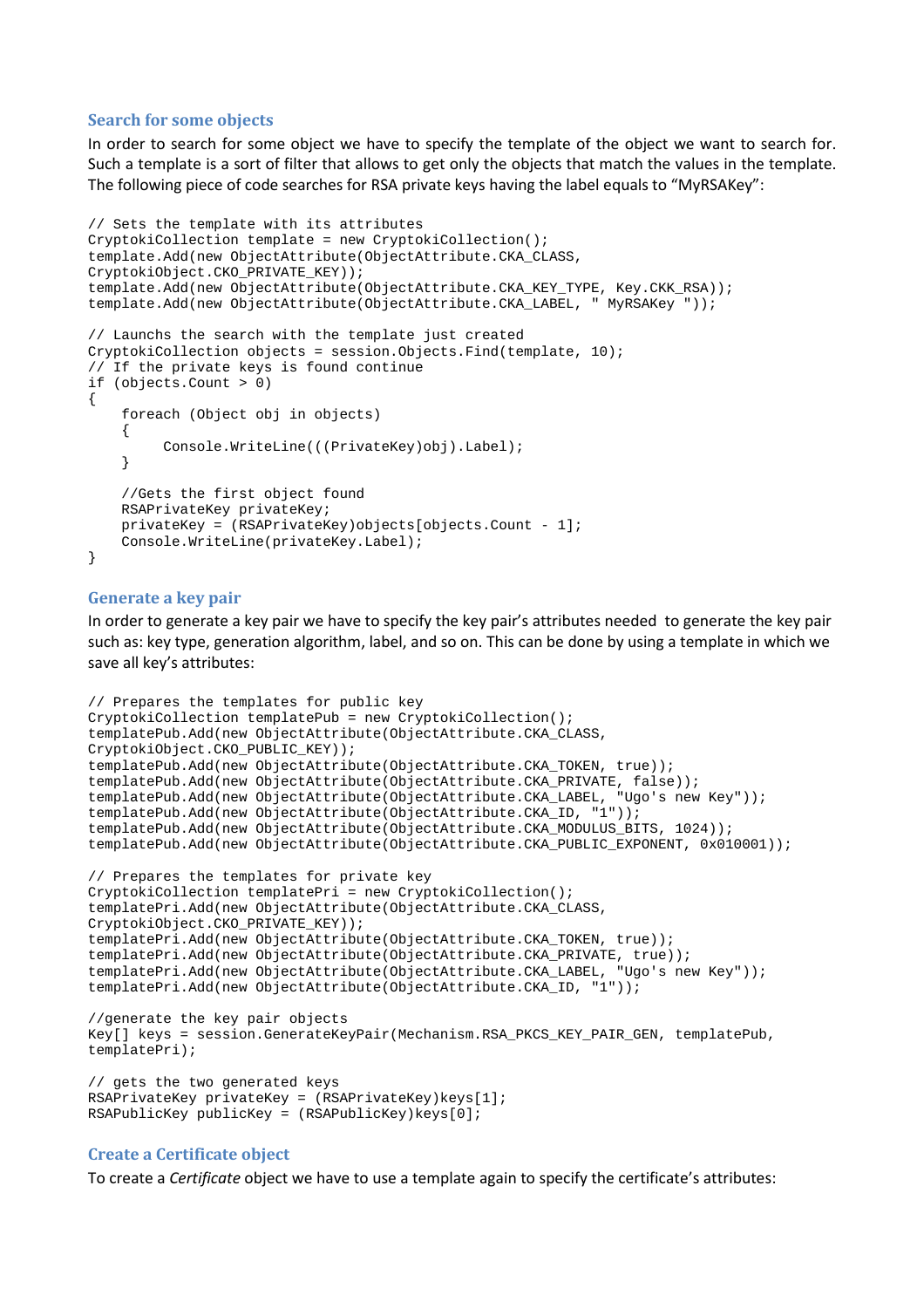```
// Load a X509 certificate from a file 
X509Certficate2 cert = new X509Certificate2("cert.cer"); 
// Creates the template 
CryptokiCollection template = new CryptokiCollection(); 
template.Add(new ObjectAttribute(ObjectAttribute.CKA_CLASS, 
CryptokiObject.CKO_CERTIFICATE)); 
template.Add(new ObjectAttribute(ObjectAttribute.CKA_SUBJECT, cert.SubjectName.RawData)); 
template.Add(new ObjectAttribute(ObjectAttribute.CKA_ISSUER, cert.Issuer)); 
template.Add(new ObjectAttribute(ObjectAttribute.CKA_SERIAL_NUMBER, cert.SerialNumber)); 
template.Add(new ObjectAttribute(ObjectAttribute.CKA_ID, id)); 
template.Add(new ObjectAttribute(ObjectAttribute.CKA_LABEL, label)); 
template.Add(new ObjectAttribute(ObjectAttribute.CKA_TOKEN, true)); 
template.Add(new ObjectAttribute(ObjectAttribute.CKA_VALUE, cert.RawData)); 
template.Add(new ObjectAttribute(ObjectAttribute.CKA_MODIFIABLE, modifiable)); 
// Creates a Certificate object
```
CryptokiObject certificate = CurrentSession.Objects.Create(template);

#### **Create a Data object**

To create a *Data* object we have to use a template to specify the object's attributes:

```
CryptokiCollection template = new CryptokiCollection(); 
template.Add(new ObjectAttribute(ObjectAttribute.CKA_CLASS, CryptokiObject.CKO_DATA)); 
template.Add(new ObjectAttribute(ObjectAttribute.CKA_LABEL, label)); 
template.Add(new ObjectAttribute(ObjectAttribute.CKA_APPLICATION, application)); 
template.Add(new ObjectAttribute(ObjectAttribute.CKA_TOKEN, true)); 
template.Add(new ObjectAttribute(ObjectAttribute.CKA_PRIVATE, true); 
template.Add(new ObjectAttribute(ObjectAttribute.CKA_MODIFIABLE, true); 
template.Add(new ObjectAttribute(ObjectAttribute.CKA_VALUE, value));
```
// Creates the Data object Data data = (Data)session.Objects.Create(template);

### **Encrypt and decrypt**

To encrypt some text we use *Session.EncryptInit* and *Session.Encrypt* methods. To decrypt some cipher text we use *Session.DecryptInit* and *Session.Decrypt* methods.

*EncryptInit* takes as parameters the encryption algorithm and the key object (obtained by a call to *Find* method - see above) to use in encryption.

*DecryptInit* takes as parameters the decryption algorithm and the key object (obtained by a call to *Find* method - see above) to use in decryption.

```
string helloworld1 = "Hello World to encrypt"; 
byte[] text = Encoding.ASCII.GetBytes(helloworld1);
// launches the encryption operation DES mechanism 
nRes = session.EncryptInit(Mechanism.DES, deskey); 
// computes the encryption 
byte[] encrypted = session.Encrypt(text); 
// launches decryption 
nRes = session.DecryptInit(Mechanism.DES, key); 
// computes the decryption 
byte[] decrypted = session.Decrypt(encrypted);
```
#### **Sign and Verify**

To sign some text we use *Session.SignInit* and *Session.Sign* methods. To verify the signature we use *Session.VerifyInit* and *Session.Verify*.

*SignInit* takes as parameters the signature algorithm and the private key object (obtained by a call to *Find* method - see above) to use to apply the signature.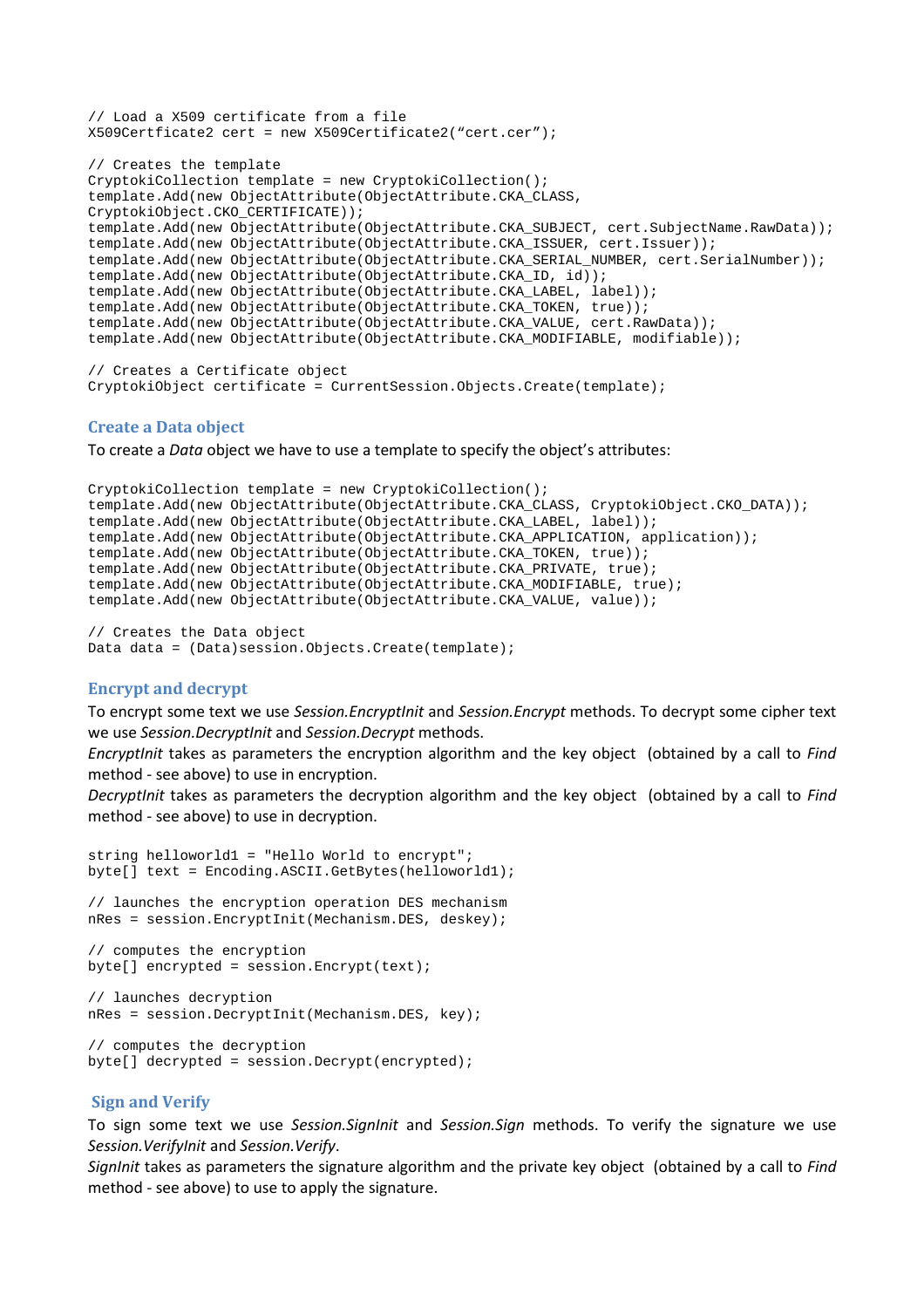*VerifyInit* takes as parameters the signature algorithm and the public key object (obtained by a call to *Find* method - see above) to use to verify the signature.

```
string helloworld2 = "Hello World to sign"; 
byte[] text = Encoding.ASCII.GetBytes(helloworld2);
// launches the digital signing operation with a RSA_PKCS mechanism 
nRes = session.SignInit(Mechanism.SHA1_RSA_PKCS, privateKey); 
// computes the signature 
byte[] signature = session. Sign(text);
// Initializes the verification function 
nRes = session.VerifyInit(Mechanism.SHA1_RSA_PKCS, publicKey); 
// verifies the signature 
nRes = session.Verify(text, signature); 
if(nRes == 0) Console.Write("Verify " + nRes);
```
### **COM Interop**

All NCryptoki classes are exported under COM interop, this means the they can be also used in a Visual Basic 6 (and VBA and VBScript) application as COM objects and in any of the other languages that support COM interop like Delphi, etc. In this paper we don't cover this stuff explicitly because the COM classes exported by the library are the same as described above and must be used in the same way. For more info and samples about using NCryptoki classes as COM objects visit: http://www.ncryptoki.com.

### **Conclusion**

NCryptoki makes easy to use HSMs and smart cards in any .NET application and allows to save a lot of development time. A bit of knowledge of PKCS#11 is needed, of course, but a beginner knowledge of C# is enough to use the library. As of this writing, the current version 1.5 is compliant with the version 2.20 of the PKCS#11 specifications. Next version will be compliant with the new PKCS#11 specification 2.30, published in April 2009.

News, updates, more detailed documentation can be found at http://www.ncryptoki.com.

### **Bibliography:**

[1] Programming Smart Cards - Part 1, Ugo Chirico, 2009 - http://www.ugosweb.com/publications.aspx

[2] Programming Smart Cards - Part 2, Ugo Chirico, 2009 - http://www.ugosweb.com/publications.aspx [3] PKCS #11 v2.20: ftp://ftp.rsasecurity.com/pub/pkcs/pkcs-11/v2-20/pkcs-11v2-20.pdf

### **Addendum A:**

List of cryptoki functions:

| <b>Function/Category</b>                   | <b>Description</b>                                                         |
|--------------------------------------------|----------------------------------------------------------------------------|
| <b>Library Management Functions</b>        |                                                                            |
| C Initialize                               | Initializes the library                                                    |
| C Finalize                                 | Frees all resources allocated by the library                               |
| C GetInfo                                  | Reads all information relating to the library                              |
| C GetFunctionList                          | Returns the list of library-implemented functions                          |
| <b>Slot and Token Management Functions</b> |                                                                            |
| C GetSlotList                              | Returns the list of connected slots                                        |
| C GetSlotInfo                              | Reads all information relating to a specific slot                          |
| C GetTokenInfo                             | Reads all information relating to the token inserted in the specified slot |
| C WaitForSlotEvent                         | Waits for an event on the slot (i.e. token insertion or removal, etc.)     |
| C GetMechanismList                         | Returns the list of library-supported cryptographic mechanisms             |
| C GetMechanismInfo                         | Returns all information relating to the specified cryptographic mechanism  |
| C InitToken                                | Initializes the token                                                      |
| C InitPIN                                  | Initializes the token's PIN                                                |
| C SetPIN                                   | Sets the token's PIN                                                       |